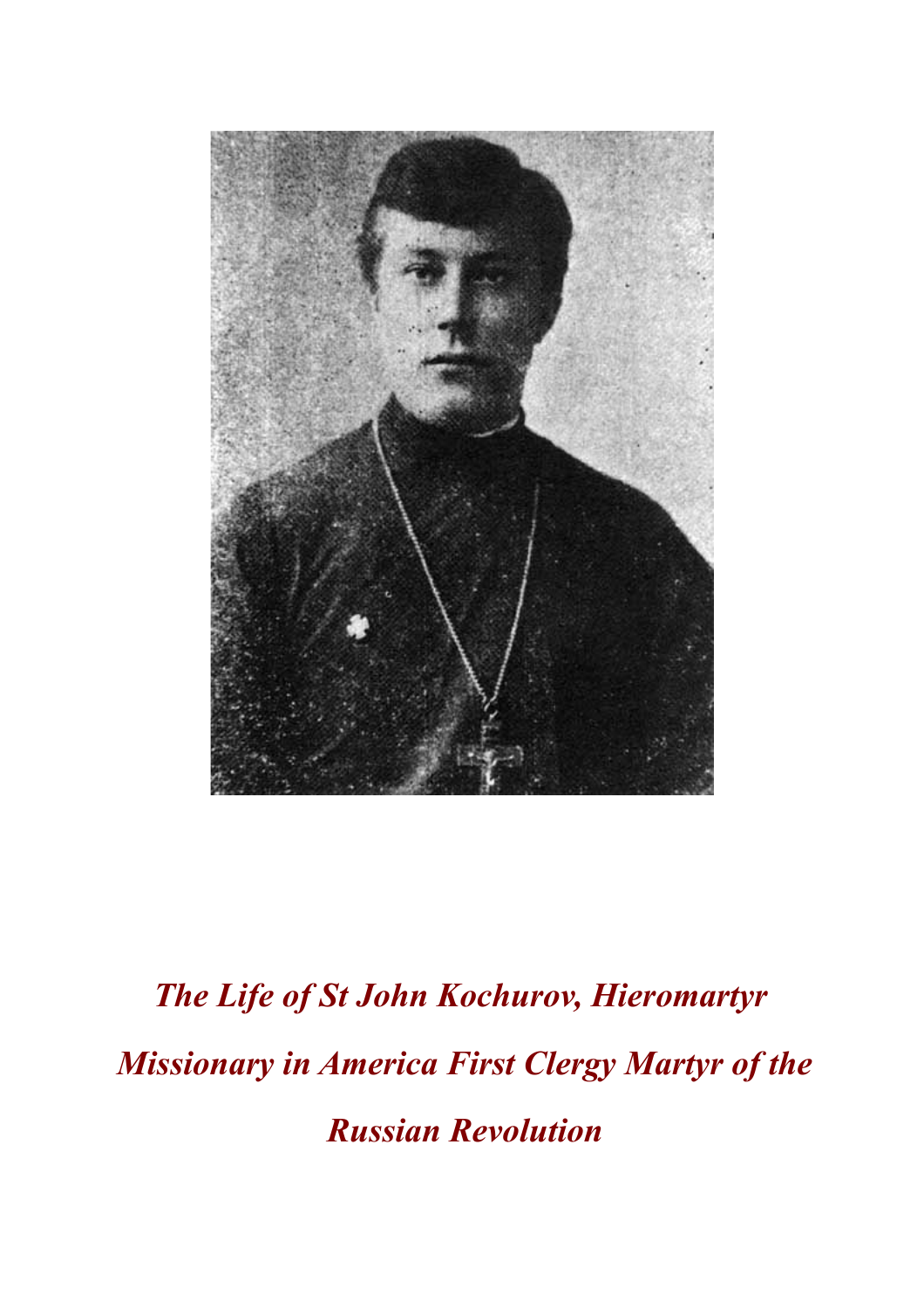## **The Life of St John Kochurov**

On October 31, 1917, in Tsarskoye Selo, a bright new chapter, full of earthly grief and heavenly joy, was opened in the history of sanctity in the Russian Church: the holiness of the New Martyrs of the twentieth century. The opening of this chapter is linked to the name of the Russian Orthodox pastor who became one of the first to give his soul for his flock during this twentieth century of fighters against God: Archpriest John Kochurov.

Father John Kochurov was born on July 13, 1871, in the village of Bigildino-Surka of the district of Danky in the Ryazan region, into a pious family with many children. His parents were the priest Alexander Kochurov and his wife Anna (Perehvalskaya). Father Alexander Kochurov served almost all his life in the Church of Theophany in Bigildino-Surka village in the Diocese of Ryazan from the time of his ordination on March 2, 1857, combining his years of service in the parish with the fulfillment of his obligations as a teacher of God's Law in the Bigildino public school. His example was imprinted in the conscience of his sons, and particularly John, the most spiritually sensitive of them. They regarded their father as a radiant image of the parish priest, full of deep humility and high inspiration.<sup>[1]</sup>

Fr John's upbringing, based on the remarkable traditions of many generations of the clergy and bound with the people's natural following after Orthodox piety, foretold that he would set out on the path of preparation for pastoral service. Father John's study (initially at Danky Theological School and afterward at Ryazan Theological Seminary) was marked not only with outstanding success in the mastery of theological and secular disciplines, but with remarkable examples of churchly piety which he demonstrated at a time when the everyday life of a provincial theological school was not always spotless in the moral sense.

The future Father John successfully graduated from the Theological Seminary in Ryazan in 1891. Having passed the entrance exams for the St Petersburg Theological Academy, he became a student at one of the best theological schools in Russia.[2]

During the time that Fr John studied at the St Petersburg Theological Academy, his inclination to regard theological education as a preparation primarily for future service as a parish priest became clearly defined. Already during his student days Fr John combined the possibility of his service as a parish priest with that of missionary activity, which he saw as the embodiment of the ideal of an Orthodox pastor. After his graduation from St Petersburg Theological Academy (1895) with the distinction of a true student, Fr John was sent to the Diocese of the Aleutians and Alaska[3] in accordance with his long-standing desire for missionary service.

Soon after his marriage to Alexandra Chernisheva, Fr John's arrival in Protestant America put him in touch with a life dissimilar in many respects to his accustomed life in Orthodox Russia. For his first sojourn in the U.S.A. Fr John arrived in New York, which with its mundane ways, was so different from the spiritual life of the Russian cities. Though he had not yet learned the English language, Fr John, thanks to the brotherly support of the New York Orthodox community (of modest size at that time) did manage to adjust himself to the life of the country, till then unknown to him, without any particular psychological or other complications. It must be noted that Church life in the Diocese of Alaska and the Aleuts was very different in character from that in other parts of the country, which was vast in its territory but rather small in the number of clergy. Specifically, the Russian Orthodox missions in Northern California, on the Aleutian Islands, and in Alaska had at that time already existed for about a hundred years, and Church life was conducted on a foundation of rather numerous parish communities which possessed significant financial resources. After several generations in America, the parishes had become accustomed to life in their new home. Orthodox life in the rest of the country, however, was only in its initial stages. It required a great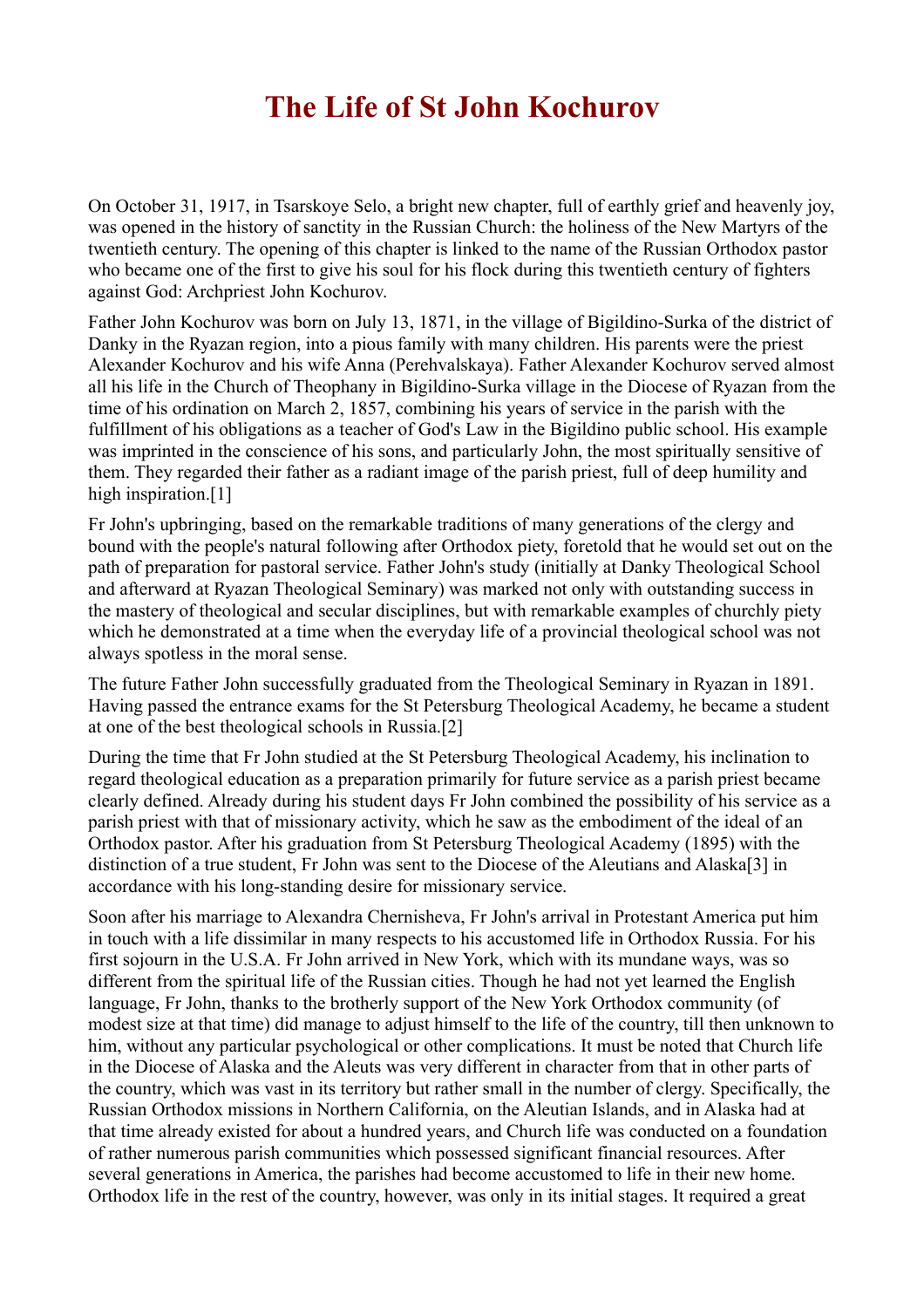deal of evangelical activity by the clergy to create normal Orthodox parishes within the multinational and multi-confessional local population. It was precisely to that part of the diocese that Fr John was destined to be sent when he was ordained to the holy priesthood on August 27, 1895, by the Most Reverend Nicholas, Bishop of Alaska and the Aleuts.[4]

The beginning of Fr John's parish service was associated with the opening of an Orthodox parish in Chicago in 1892 by Bishop Nicholas. Assigned in 1895 by order of the Holy Synod to be a parish priest at St Vladimir's Cathedral in Chicago,[5] Fr John was put in touch with a parish life that was strikingly different from the Orthodox parishes in Russia, which were organized and rooted in a living tradition many centuries old.

Being a remote island of Orthodox Christian life, many hundreds of miles from the other scattered Orthodox parishes in North America, St Vladimir's Church in Chicago, and the Church of the Three Hierarchs in the town of Streator with which it was affiliated, required heroic labors from the young Fr John to be established in a proper way. Almost three years after its founding, the parish still had not managed to achieve full parish status.

Beginning his work at the parish of Chicago and Streator, which was rather small and multinational in its constituency, Fr John nourished these people, who represented a rather poor class of immigrants, in the Orthodox faith. He was never able to be supported in his work by a sound parish community with sufficient material resources at its disposal.

In an article written in December 1898, Fr John gave the following vivid description of the Chicago-Streator parish community: The Orthodox parish of St Vladimir's Church in Chicago consists of a small number of the original Russians, Galician and Hungarian Slavs, Arabs, Bulgarians, and Aravians. The majority of the parishioners are working people who earn their bread by toiling not far from where they live, on the outskirts of the city. Affiliated with this parish in Chicago is the Church of the Three Hierarchs in the city of Streator. This place, together with the town called Kengley, are situated ninety-four miles from Chicago, and they are famous for their coal mines. The Orthodox parish there consists of the Slovaks who work there who have been converted from the Unia.[6]

The unique characteristics of the Chicago-Streator parish community demanded of Fr John a deft combination of pastoral-liturgical skills, as well as missionary ones. These abilities would permit him not only to stabilize the membership of his parish community spiritually and administratively, but to enlarge his flock continually by means of conversions, or by the return to Orthodoxy of the ethnically diverse Christians living in Illinois. Already during the first three years of Fr John's parish service 86 Uniates and five Catholics were added to the Orthodox Church,[7] bringing the number of permanent parishioners up to 215 men in Chicago, and 88 in Streator. There were two functioning church schools affiliated with the parishes, with more than twenty pupils enrolled in them. The course consisted of Saturday classes during the school year, and daily classes during the school vacations.[8]

In his work, Fr John continued the best traditions of the Russian Orthodox Diocese in North America. He organized, in Chicago and Streator, the St Nicholas and Three Hierarchs Brotherhoods, which established a goal of setting up a program of social and material mutual aid among the parishioners of the Chicago-Streator parish, as members of the Orthodox Mutual Aid Society.<sup>[9]</sup>

Father John's abundant labors for the building of a healthy, flourishing parish life in the communities entrusted to him did not hinder him from fulfilling other important diocesan responsibilities that were laid upon him. So it was that on April 1, 1897, Fr John was appointed to be one of the members of the newly-created Censorship Committee of the Diocese of Alaska and the Aleutians to review texts in the Russian, Ukrainian, and English languages.[10] On May 22, 1899, Fr John was appointed Chairman of the Board of the Mutual Aid Society[11] by a decree of Bishop Tikhon of Alaska and the Aleutians, who had recently arrived in the diocese.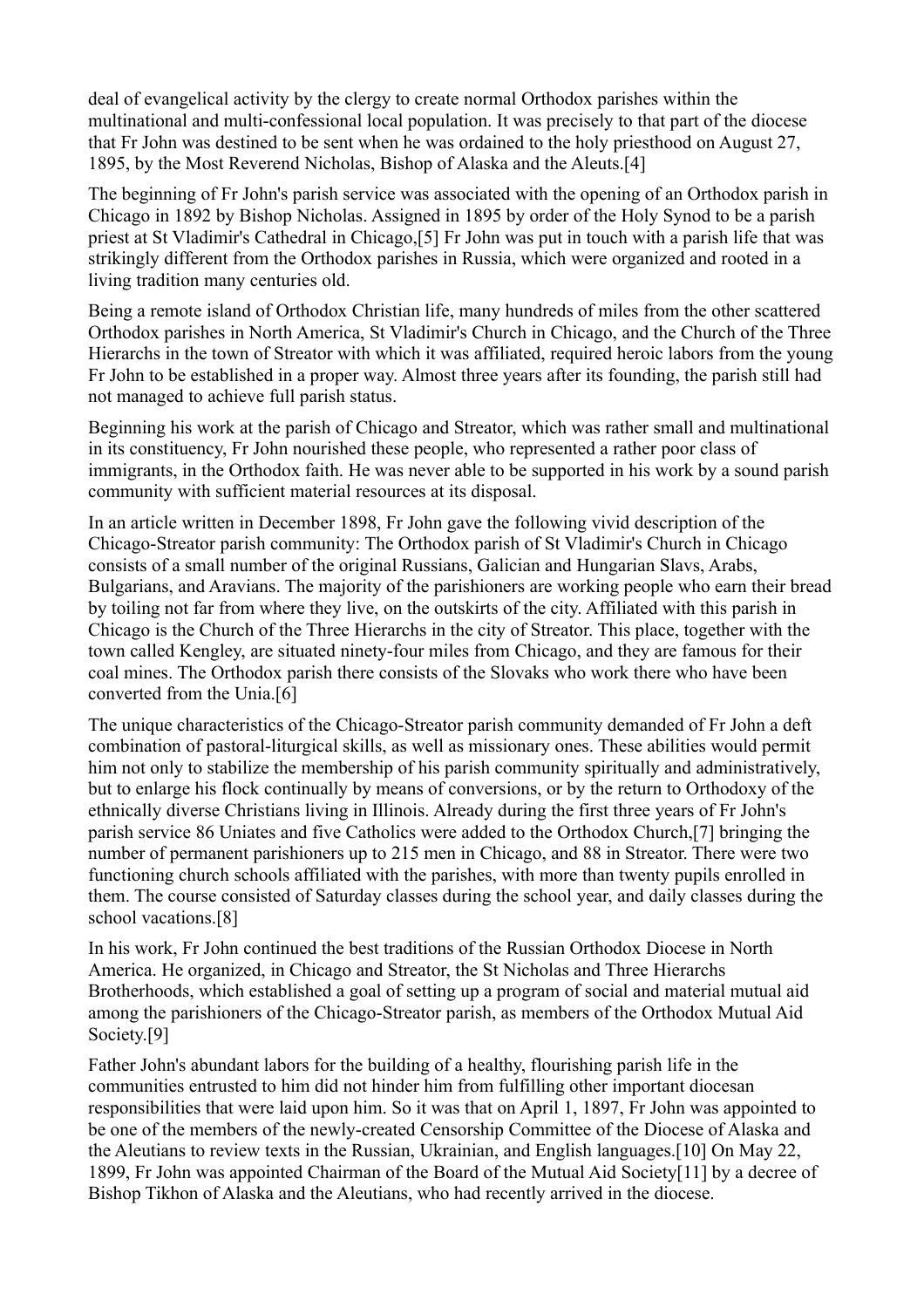The varied labors of Fr John were soon rewarded; after just the first years of his pastoral service, he received awards of priestly distinction[12] from the Most Reverend Bishop Nicholas.

A significant obstacle to the normal functioning of the Church liturgical cycle at the Chicago-Streator parish was the condition of the buildings, which were unfit for the purpose. St Vladimir's Church in Chicago occupied a small part of a rented edifice located in the southwestern part of the city. On the ground floor of the house a wall separated the church from the kitchen and a room where an attendant lived. On the first floor there were several small rooms which were occupied by Fr John together with his family, and by the church Reader. The church of the Three Hierarchs in Streator employed the lobby of the Russian section of the Chicago World Exhibition[13] [the Columbian Exposition of 1892-Ed.].

The assignment of Bishop Tikhon, the future Patriarch of Moscow, to the Diocese of Alaska and the Aleutians on November 30, 1898, was especially significant for the resolution of problems of church life in the parish entrusted to Fr John.

Zealously fulfilling his hierarchal obligations, Bishop Tikhon in his first months as diocesan bishop had already managed to visit almost all the Orthodox parishes scattered throughout the vast territory of the Diocese of Alaska and the Aleutians, in an effort to discern the most fundamental needs of the diocesan clergy.

Arriving in Chicago for the first time on April 28, 1899, Bishop Tikhon gave his archpastoral blessing to Fr John and to his flock. By the next day he had already inspected a plot of land proposed as the site where the new church, so necessary for the parish in Chicago, would be constructed. On April 30, Bishop Tikhon visited the Three Hierarchs Church in Streator and presided at the Vigil service at St Vladimir's Church in Chicago. On the following day, after serving the Divine Liturgy, he approved the minutes of the meeting of the committee for the construction of the new church in Chicago, which was chaired by Fr John.[14]

The limited financial resources of the Chicago-Streator parish, where the people being ministered to were primarily poor, did not permit Fr John to begin construction immediately. And since more than five years had passed from the time of Fr John's arrival in North America, his great desire to visit his beloved Orthodox Russia, at least for a brief time, prompted him to submit an application to Bishop Tikhon requesting leave for the journey to his motherland.

Mindful of the needs of the parish entrusted to him, Fr John decided to use the vacation granted to him from January 15 to May 15, 1900, to collect money in Russia which would allow the Chicago parish to begin construction of the new church building, and of the first Orthodox cemetery in the city.[15] Successfully combining his journey to his motherland with raising significant funds for the parish, Fr John began the construction of the church soon after his return from leave. Bishop Tikhon arrived on March 31, 1902, for the ceremony of the laying of its foundation.[16]

With true pastoral inspiration, combined together with sober, practical record-keeping, Fr John managed to build the new church, which was completed in 1903. The church cost fifty thousand dollars, a very significant sum of money for that time.<sup>[17]</sup>

The consecration of the new temple, which was named in honor of the Holy Trinity, was performed by Bishop Tikhon, and it became a real festival for the whole Russian Orthodox diocese in North America. Two years later, in greeting Fr John on the occasion of his first ten years of service as a priest in the Church, the highest praise went to his careful pastoral labors in the construction of the Holy Trinity Church, which had become one of the most remarkable Orthodox churches in America. "The year has been filled with the most vivid of impressions, sometimes agonizing, sometimes good. A year of endlessly trying fund-raising in Russia, a year of sleepless nights, worn-out nerves, and countless woes; and here is the testimonial of your care: a temple made with hands, in the image of a magnificent Russian Orthodox temple, shining with its crosses in Chicago, and the peace and love not made with hands that are springing up in the hearts of your flock!" [18]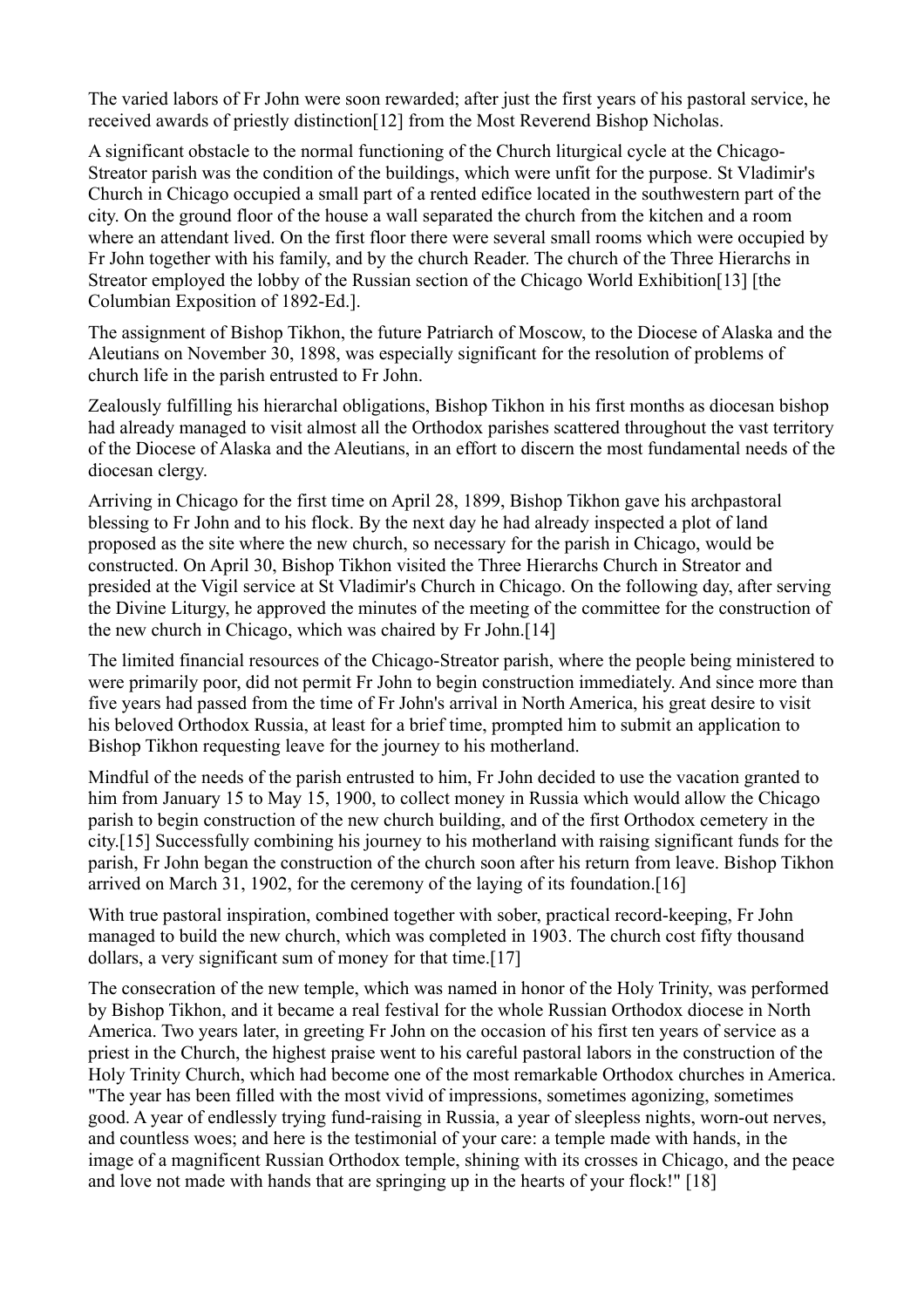For his inspiring labors, Fr John was awarded the Order of St Anna (Third Class) on May 6, 1903 at Bishop Tikhon's recommendation.[19]

Zealously fulfilling his numerous obligations as a parish priest, he was the only priest there during the first nine years of his service in the parishes of Chicago and Streator. At the same time, Fr John continued to participate actively in resolving various issues in the life of the North American diocese. In February 1904, Fr John was assigned as a chairman of the Censor Committee of the Diocese of Alaska and the Aleutians, where he had already participated as a member of the council for seven years. [20] In June 1905, he was an active participant in the preparatory meetings of diocesan clergy, held in Old Forge [PA.] under the guidance of Bishop Tikhon, where issues were discussed in connection with preparation for the first Council in the history of the Diocese of North America and the Aleutians. It was in the solemn atmosphere of the sessions of this Council, on July 20, 1905, that Fr John celebrated his first decade of priestly service The actual date of the anniversary was August 27.

In St Michael's Church in Old Forge, before a large group of diocesan clergy with the Most Reverend (now St) Raphael, Bishop of Brooklyn presiding, Fr John was awarded a gold pectoral cross, and the speeches offered a perceptive and thoroughly objective description of the whole period of Fr John's pastoral service in North America. "Directly after your study at seminary, having left the motherland, you came to this strange land to expend all your youthful energy, to devote all your strength and inspiration to that holy concern to which you were attracted in your vocation. A hard legacy was left for you: the church in Chicago was then located in an untidy church setting, in a wet, half-ruined building. The parish, with its loosely defined parish membership, was scattered over the huge city with a heterodox population torn asunder by the wild beasts. All that might fill the soul of a young laborer with great confusion, but you bravely accepted the task of selecting a precious spark from the pile of rubbish, to fan the sacred fire into a small group of faithful! You were forgetful of yourself: calamities, illnesses, the poor location of your house, with its ramshackle walls, floors, and cracks that gave open access to the outer elements, with destructive effects on your health, and the health of your family members.... Your babies were sick, your wife was not quite healthy, and bitter bouts of rheumatism seemed to wish to destroy your confidence, to exhaust your energy.... We greet you, remembering another of your good deeds, the performance of which is plaited as an unfading laurel in the crown of honor of your decade of sacred service: we have in mind here your sacrificial service in the office of Chairman of our beloved Mutual Aid Society, in the office of Censor to our enlightening missionary publishing house, and in extending our evangelical efforts, organizing the parishes in Madison [IL] and Hartshorne [OK]. To complete your tribute, let us mention another circumstance, which magnifies the valor of your labor and the grandeur of its results. The remoteness of your parish in Chicago has torn you from your bonds with your colleagues in America, depriving you during these years of the chance to see your brotherpastors.... You were bereft of that which, for the majority of us, adorns the missionary service through which we pass. How touching, and how great a degree of isolation was yours, is witnessed by the fact that you had to baptize your children yourself, because of the absence of the other priests around you.... Let this Holy Cross we present serve you as a sign of our brotherly love, and the image of our Lord's Crucifixion on it permit you to accept the hardships, misfortunes, and sufferings that are so often met with in the life of a missionary priest, and let it encourage you to more and more labors for the glory of the Giver of Exploits and the Chief Shepherd, our Lord Jesus Christ."[21]

Less than a year after the celebration of the tenth anniversary of Fr John's priestly service, the highest Church authority granted him one of the most honorable priestly orders, which deservedly crowned his genuine exploits in the Diocese of North America and the Aleutians. By order of the Holy Synod, Fr John was elevated to the dignity of Archpriest on May 6, 1906.

Now a new period in Fr John's service began. As one of the most respected archpriests of the Diocese, thanks to his outstanding pastoral work in his parish and in diocesan administrative activities, Fr John, at the initiative of Bishop Tikhon, who valued him highly, became more and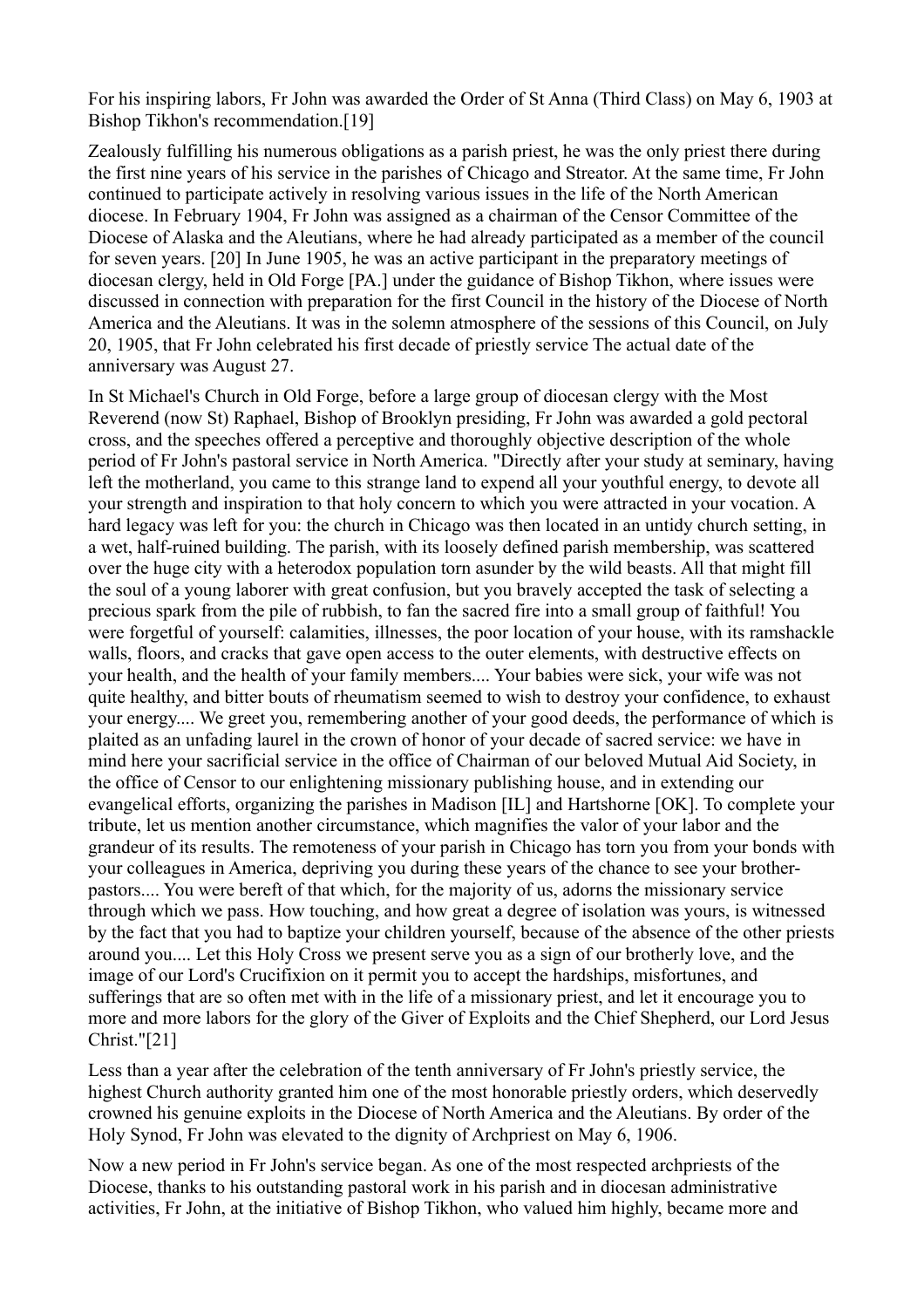more deeply involved in resolving the most pressing issues of diocesan administration. In May 1906, Fr John was appointed Dean of the New York area of the Eastern States,[23] and in February 1907, he was destined to be one of the most energetic participants of the first North American Orthodox Council in Mayfield, which dealt with the rapidly increasing conversions within the Diocese of North America and the Aleutians in the Russian Orthodox Greek Catholic Church in America, which was the basis on which the Orthodox Church in America was later founded.

During the period 1903-1907, the Chicago-Streator parish, built by his labors, was transformed into one of the most self-sufficient and flourishing diocesan parishes. But however successful the external circumstances of Fr John's service in North America may have seemed, his deep, fervent homesickness for his beloved Russia, which he had only seen once for a few months' leave since he came to America, and the necessity of providing his three elder children with an undergraduate education in Russia, compelled Fr John to think about the possibility of continuing his priestly ministry in his native Russian land. A rather significant circumstance furthering Fr John's submission of an application for transfer back to Russia was the insistent request of his elderly and seriously ailing father-in-law, who was a clergyman of the Diocese of St Petersburg, and who dreamed of handing over his parish to the guidance of such a deserving priest as Fr John had shown himself to be. In accordance with his application, Fr John received a release from his service in the Diocese of North America and the Aleutians on May 20, 1907, whereupon he began preparing himself for his move back to Russia. The week before their departure, however, Fr John and his family had to bear some sudden startling news from Russia: Alexandra's beloved parent had succumbed before they could return.

In July 1907, leaving the Chicago-Streator parish which was so dear to his heart, and where he had given twelve years of missionary service, Fr John set out for the unknown future that awaited him in his motherland, where he would spend the rest of his priestly service.[24]

Fr John's return to Russia in the summer of 1907 signified for him not only the beginning of his service in the Diocese of St Petersburg, familiar to him from his student years, but it challenged him with the need to apply the pastoral skills he had earlier acquired in America in the field of theological education. By order of the St Petersburg Church Consistory, in August 1907 Fr John was assigned to the clergy of Holy Transfiguration Cathedral in Neva, and beginning August 15, 1907, he began to perform his duties as a teacher of Law in the male and the female gymnasia in Narva.[25] By order of the chief of the St Petersburg Area Educational Department, effective October 20, 1907, Fr John was confirmed in his service in the male gymnasium as a teacher of God's Law [this Russian term refers to the totality of Orthodox teaching - Ed.] and was a hired teacher of the same subject in the female gymnasium of Narva, which became the main sphere of his Church service for the next nine years of his life.[26]

The common way of life in small, provincial Neva, where the Russian Orthodox inhabitants made up scarcely half the population, reminded Fr John, in some measure, of the atmosphere familiar to him in America, where he performed his pastoral service in a social environment permeated with heterodox influences. However, the circumstances of his work as a teacher of God's Law in two secondary schools where the Russian cultural element and Orthodox religious ethos indisputably dominated, permitted Fr John to feel that he was breathing an atmosphere of Russian Orthodox life reminiscent of his childhood.

In those years, Father John's teaching load usually consisted of sixteen hours a week in the male gymnasium and ten hours in the female gymnasium. This required of him a fairly significant effort, taking into account that to teach God's Law in the different classes, because of the breadth of the subject, a teacher had to be familiar with various matters of theological as well as of a mundane character.[27] However, inasmuch as the twelve years of his labors at the Chicago-Streator parish had transformed Fr John from an inexperienced beginner into one of the most authoritative pastors in the diocese, his nine years service of teaching God's Law (not marked by any spectacular events, but filled with concentrated work in imparting spiritual enlightenment) was one in which Fr John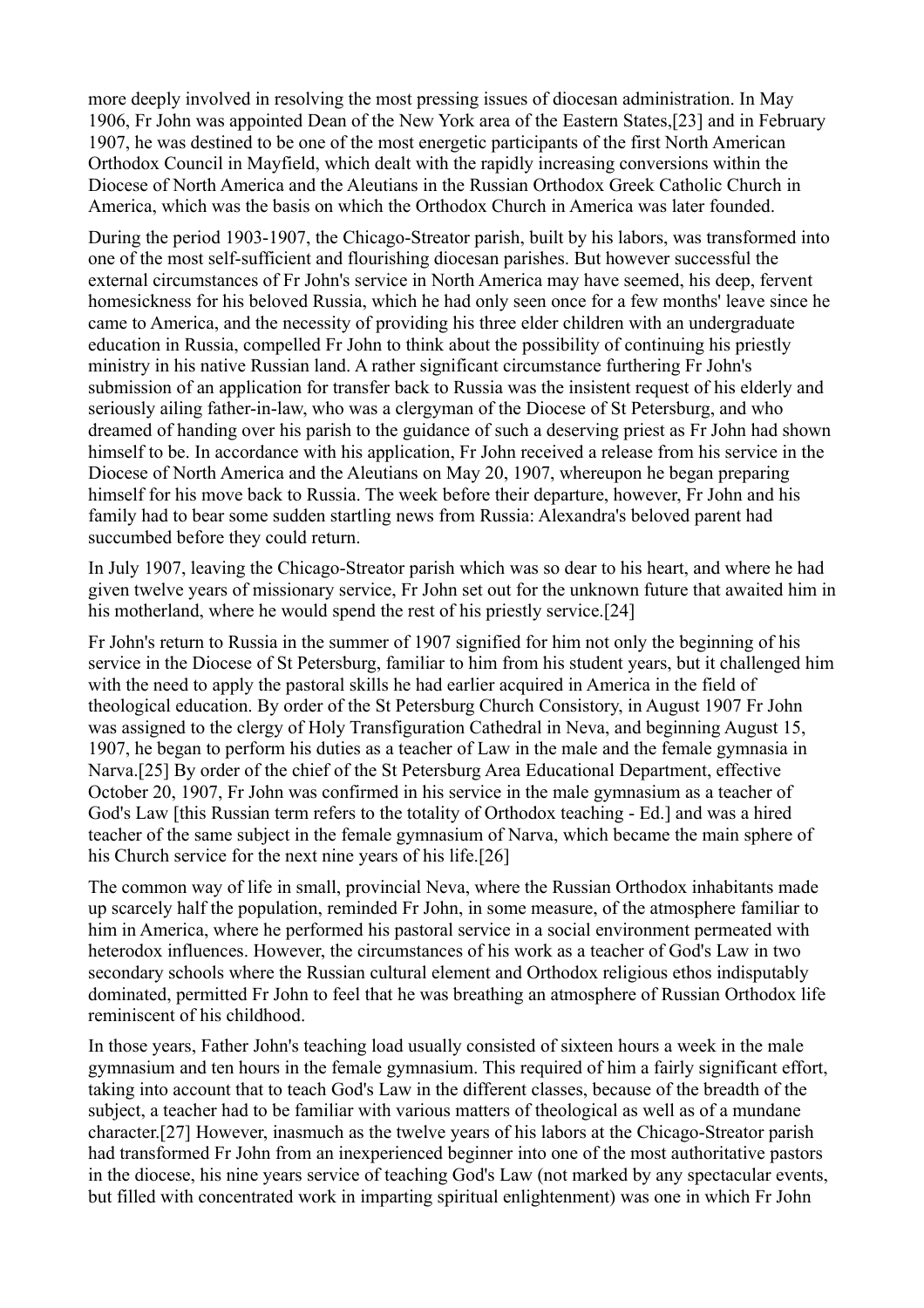became a most conscientious practical Church teacher and learned Orthodox preacher. After just five years of teaching Divine Law in the Neva schools, Fr John was awarded the Order of St Anna (Second Class)[28] on May 6, 1912. Four years later, Fr John's achievements in the field of theological education were recognized by his award of the Order of St Vladimir (Fourth Class) which (added to his numerous Church and State awards) gave the deserving archpriest the right of receiving the title of nobility.[29]

The manifest successes of Fr John in his activity as a teacher during all these years were supplemented by his joy at the fact that all of his four elder sons, while studying in Neva gymnasium, had the opportunity to receive their spiritual upbringing under his immediate guidance. [30]

However, along with undeniable advantages of this new period of the pastoral service of Fr John, after his return to his fatherland following many years of absence, there still existed a circumstance which could not help but burden the heart of such a genuine parish pastor as Fr John was for the whole of his life. Being only attached to the Holy Transfiguration Cathedral in dreamed, and not being a member of its staff clergy, Fr John, because of the peculiarity of this situation, on account of his fulfilling his duties as a teacher of Gods Law at the gymnasium, was deprived not only of the chance to lead, but even to participate fully in the parish life of Holy Transfiguration Cathedral in Narva. Only in November of 1916, by order of the St Petersburg Church Consistory, was Fr John assigned as a parish priest to the vacant second position at St Catherine's Cathedral in Tsarskoye Selo,[31] whereby his dream of resuming service as a parish pastor in the motherland was fulfilled.

Tsarskoye Selo, which had become the remarkable incarnation of a whole epoch in the history of Russian culture, happily combined in itself the qualities of a quiet provincial town with those of the resplendent capital of St Petersburg. St Catherine's Cathedral occupied a special place in the town; of the parish churches there, which were predominantly parishes of the imperial court and of the military, it was the largest. In becoming a member of the clergy at St Catherine's Cathedral, and taking up residence there together with his matushka and five children (the oldest son, Vladimir, was at the time fulfilling his military service),[32] Fr John received, at last, his longed-for chance to be immersed fully in the life of a parish priest in one of the most notable churches of the St Petersburg diocese. Having been warmly and respectfully received by the flock of St Catherine's, Fr John, from the first months of his service there, showed himself to be zealous and inspiring not only as a celebrant of the divine service, but also as an eloquent and well-informed preacher, who gathered under the eaves of St Catherine's Cathedral Orthodox Christians from all around the town of Tsarskoye Selo.[33] It seemed that so successful a beginning of parish service at St Catherine's Cathedral would open for Fr John a new period in his priestly service. In this period, Fr John's pastoral inspiration and sacrificial demeanor, so characteristic of him in his former activity, might be combined with the daily routine of the outward conditions of his service and with the spiritual and harmonious personal relationships between a diligent pastor and his numerous pious flock. But the cataclysms of the February Revolution that burst out in Petrograd just three months after Fr John's assignment to St Catherine's began little by little to involve Tsarskoye Selo in the treacherous vortex of revolutionary events. br>

The soldiers' riots that had taken place in the military headquarters at Tsarskoye Selo already during the first days of the Revolution, and the imprisonment of the royal family at Alexandrovsky palace over a period of many months, brought the town to the attention of representatives of the most extreme revolutionary elements. These circles had propelled the country toward the path of civil war, and eventually, complete internal political division, the beginnings of which lay in Russia's participation in the bloodshed of World War I. These developments gradually changed the quiet atmosphere of Tsarskoye Selo, diverting the inhabitants' attention, day by day, from the conscientious fulfillment of their Christian and civil responsibilities to Church and fatherland. And during all these troubled months the inspiring message of Fr John continued to sound forth from the ambo of St Catherine's Cathedral, as he strove to instill feelings of reconciliation into the souls of the Orthodox Christians of Tsarskoye Selo, calling them to the spiritual perception of their own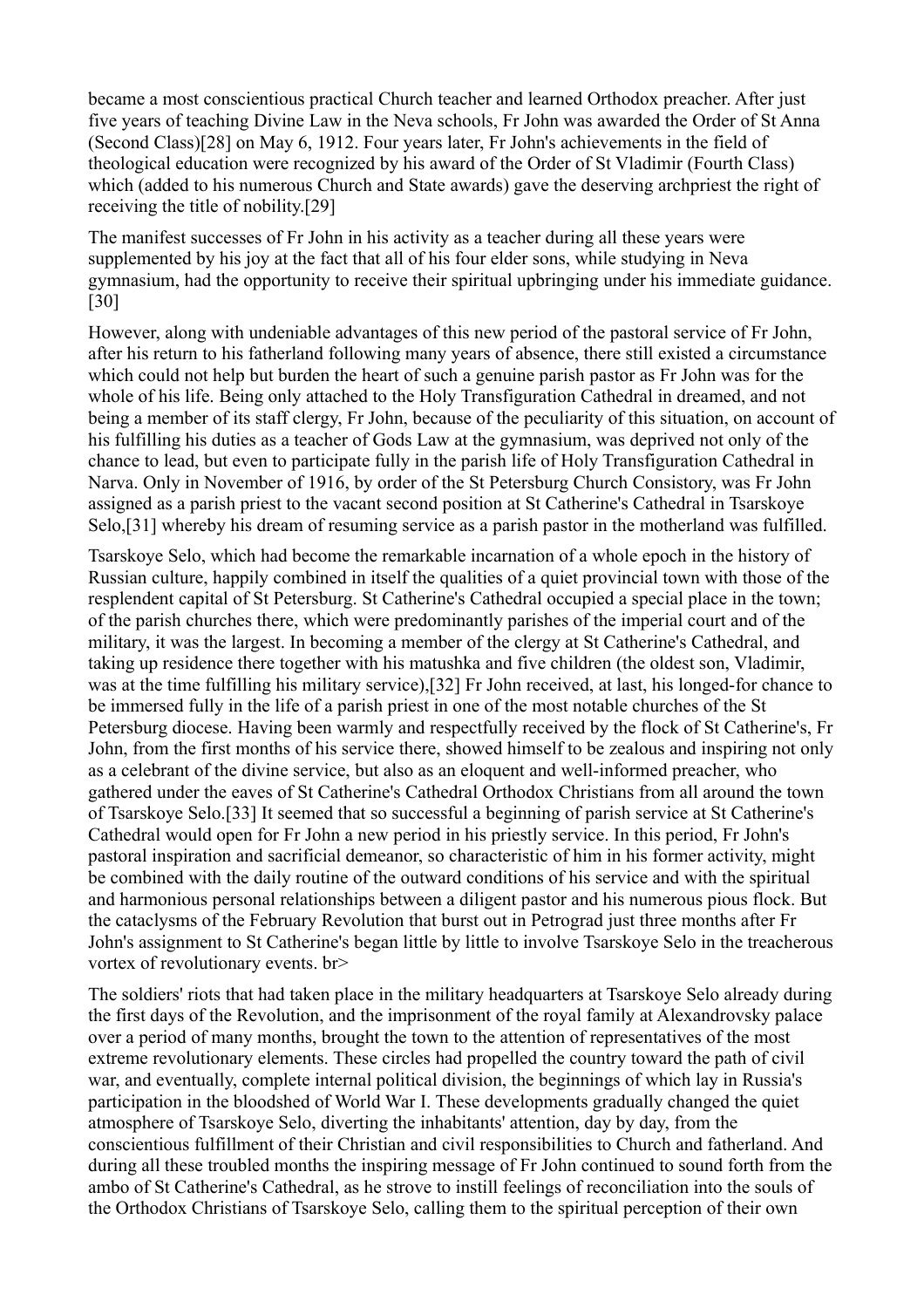inner life, so that they might understand the contradictory changes taking place in Russia.

For several days after the October 1917 seizure of power by the Bolsheviks in Petrograd, reverberations from the momentous events happening in the capital were felt in Tsarskoye Selo. Attempting to drive Gen. Paul Krasnov's Cossack troops, which were still loyal to the Provisional Government, out of Tsarskoye Selo, the armored groups of the Red Guard (the soldiers and sailors supporting the Bolshevik upheaval) were on their way from Petrograd.

On the morning of October 30, 1917, stopping at the outskirts of Tsarskoye Selo, the Bolshevik forces subjected the town to artillery fire. The inhabitants of Tsarskoye Selo, like those in all of Russia, still did not suspect that the country was involved in a civil war. A tumult erupted, with many people running to the Orthodox churches, including St Catherine's, in hopes of finding prayerful serenity at the services, and of hearing a pastoral exhortation from the ambo pertaining to the events taking place. All the clergy of St Catherine's Cathedral eagerly responded to their flock's spiritual entreaties. A special prayer service, seeking an end to the civil conflict, was offered beneath the arches of the church, which was jammed with worshipers Later, the dean of the Cathedral, Archpriest N. Smirnov, with two other priests, Fr John and Fr Steven Fokko, reached a decision to organize a sacred procession in the town, with the reading of fervent prayers for a cessation of the fratricidal civil strife.

For several days, the newspaper All-Russian Church Social Messenger presented the testimony of a certain Petrograd newspaper correspondent describing the events which had taken place, as follows: "The Sacred Procession had to be relocated under the conditions of an artillery bombardment, and notwithstanding any predictions it was rather crowded. The lamentations and cries of women and children drowned out the words of the prayer for peace. Two priests delivered sermons during the procession, calling the people to preserve tranquility in view of the impending trials. I was fortunate enough to understand clearly that the priests' sermons did not contain any political tinges."

"The Holy Procession lingered. Twilight changed into darkness. Candles were lit in the hands of the praying people. Everybody was singing."

"Precisely at that time the Cossacks were withdrawing from the town. The priests were warned about it. 'Isn't it time to stop the prayers?' 'We shall carry our duties to completion,' they declared. 'These have departed from us, and those who are coming are our brothers! What kind of harm will they do us?'"[34]

Wishing to prevent an outbreak of fighting in the streets of Tsarskoye Selo, the Cossack leadership began to withdraw troops from the town on the evening of October 30, and on the morning of the 31st the Bolshevik forces entered Tsarskoye Selo, encountering no opposition. One of the anonymous witnesses to the aftermath of these tragic events wrote a letter to the prominent St Petersburg Archpriest F. Ornatsky, who himself was destined to receive martyrdom at the hands of the godless authorities. The writer told in simple but profound words of the passion-bearing that became Fr John's destiny. "Yesterday (on October 31)," he wrote, "when the Bolsheviks entered Tsarskoye Selo with the Red Guard, they began to make the rounds of the apartments of the military officers, making arrests. Fr John (Alexandrovich Kochurov) was conveyed to the outskirts of the town, to St Theodore's Cathedral, and there they assassinated him because of the fact that those who organized the sacred procession had allegedly been praying for a victory by the Cossacks, which surely was not, and could not have been, what actually happened. The other clergymen were released yesterday evening. Thus, another Martyr for the Faith in Christ has appeared. The deceased, though he had not been in Tsarskoye Selo for long, had gained the utmost love of all, and many people used to gather to listen to his preaching."[35]

The Petrograd journalist mentioned earlier reconstructed a terrifying picture of Fr John's martyrdom and its aftermath, ascertaining these details: "The priests were captured and sent to the headquarters of the Council of the Workers and Soldier Deputies. A priest, Fr John Kochurov, was trying to protest and to clarify the situation. He was hit several times on his face. With cheers and yelling the